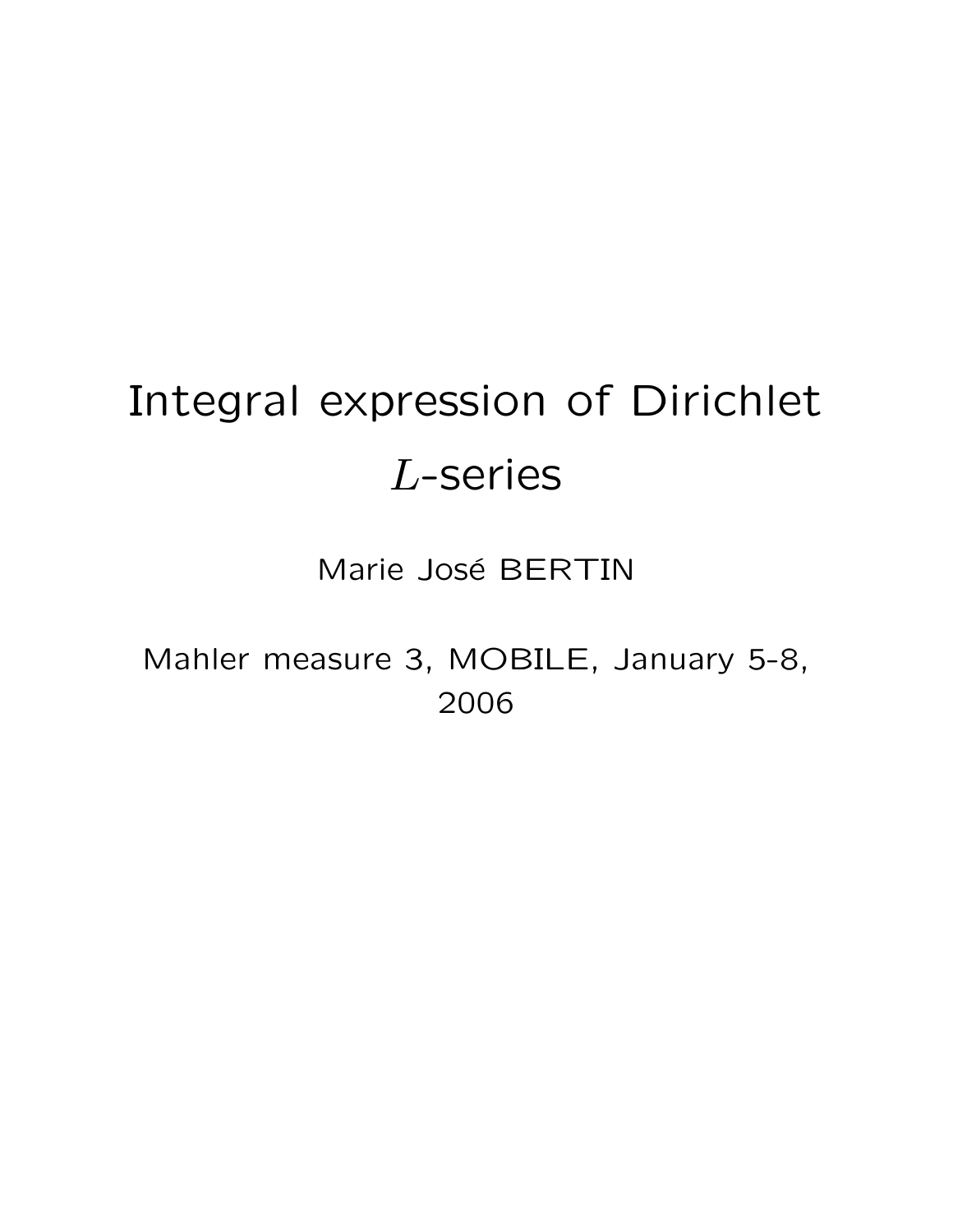#### Introduction

Berndt and Zaharescu proved the following Ramanujan type formula. Let  $0 < q < 1$  then

$$
q^{\frac{1}{9}} \prod_{n=1}^{\infty} (1 - q^n)^{\chi_{-3}(n)n} = \exp(-C_3 - \frac{1}{9} \int_q^1 \frac{f^9(-t)}{f^3(-t^3)} \frac{dt}{t})
$$

where in Ramanujan's notation,

$$
f(-q) = \prod_{n=1}^{\infty} (1 - q^n)
$$
  
and  

$$
3\sqrt{3} \cdot \frac{3\sqrt{3}}{16} = 2
$$

$$
C_3 = \frac{3\sqrt{5}}{4\pi}L(\chi_{-3}, 2) =: d_3.
$$

The integrand is a weight 3 Eisenstein series for  $\Gamma_0(3)$ .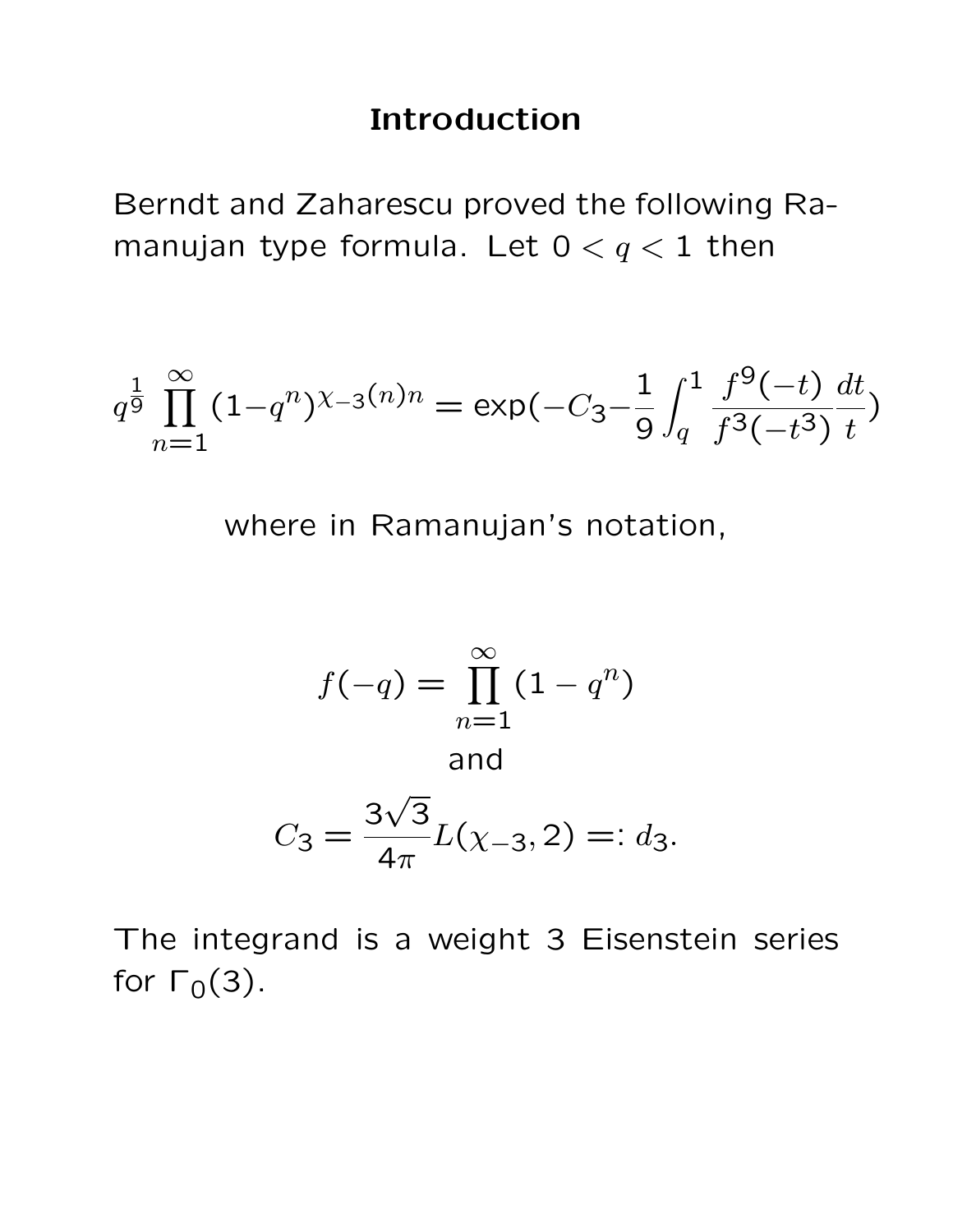If

$$
h(t) = \frac{f^9(-t)}{f^3(-t^3)}
$$

and

$$
-\frac{1}{9} \int_{q}^{1} h(t) \frac{dt}{t} = -\frac{1}{9} \int_{q}^{1} (h(t) - 1) \frac{dt}{t} + \frac{1}{9} \log(q),
$$

for  $q$  tending to 0 one gets the integral expression of  $d_3$ 

$$
d_3 = -\frac{1}{9} \int_0^1 (h(t) - 1) \frac{dt}{t}.
$$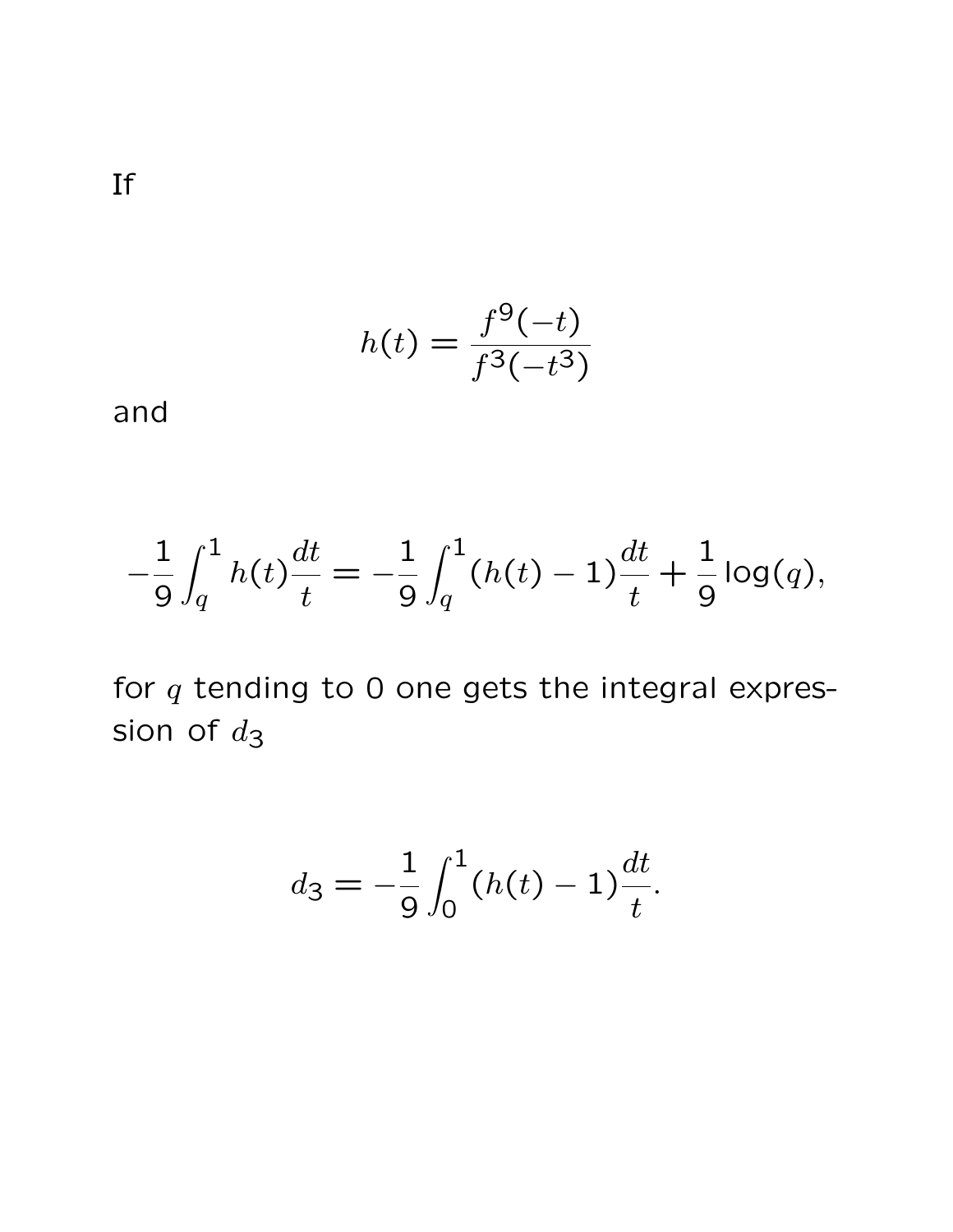From Villegas, we can derive

$$
\frac{1}{\pi} \int_0^1 (K - \frac{\pi}{2}) \frac{dk}{k} = \log 2 - d_4,
$$

where

$$
K = \int_0^1 \frac{dx}{\sqrt{(1 - x^2)(1 - k^2 x^2)}},
$$

and

$$
d_4 := \frac{4^{3/2}}{4\pi} L(\chi_{-4}, 2) = L'(\chi_{-4}, -1) = \frac{2G}{\pi}
$$

G being the Catalan's constant,

$$
G = L(\chi_{-4}, 2) = 1 - \frac{1}{3^2} + \frac{1}{5^2} + \dots
$$

Another formula

$$
\frac{1}{\pi} \int_0^1 K dk = d_4
$$

can be also deduced.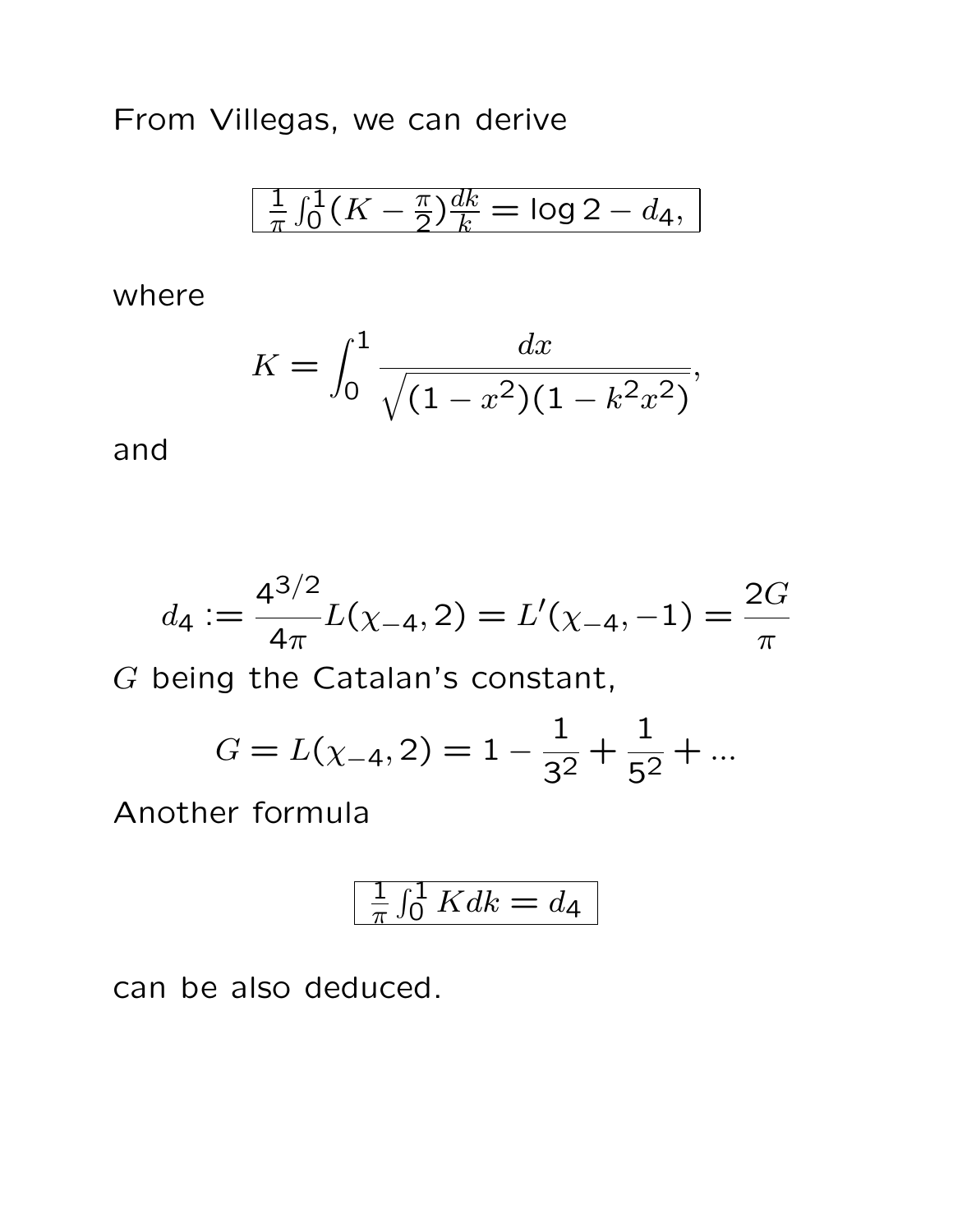These formulae were known long ago, cf. Byrd Friedman's book.

Recently, Benferhat proved

$$
L'(\chi_{-8}, -1) = \frac{2\sqrt{2}}{\pi} \int_0^1 K(\sqrt{\frac{u^2+1}{2}}) du
$$
  
=  $\frac{4\sqrt{2}}{\pi} \int_{\frac{1}{\sqrt{2}}}^1 K \frac{k dk}{\sqrt{2k^2-1}}$ 

$$
L'(\chi_{-8}, -1) = \ln(4\sqrt{2} + 6) - \frac{4\sqrt{2}}{\pi} \int_0^1 \frac{K - \pi/2}{k\sqrt{2 - k^2}} dk
$$

where  $K$  denotes the real period of the Jacobi quartic

$$
y^2 = (1 - x^2)(1 - k^2 x^2).
$$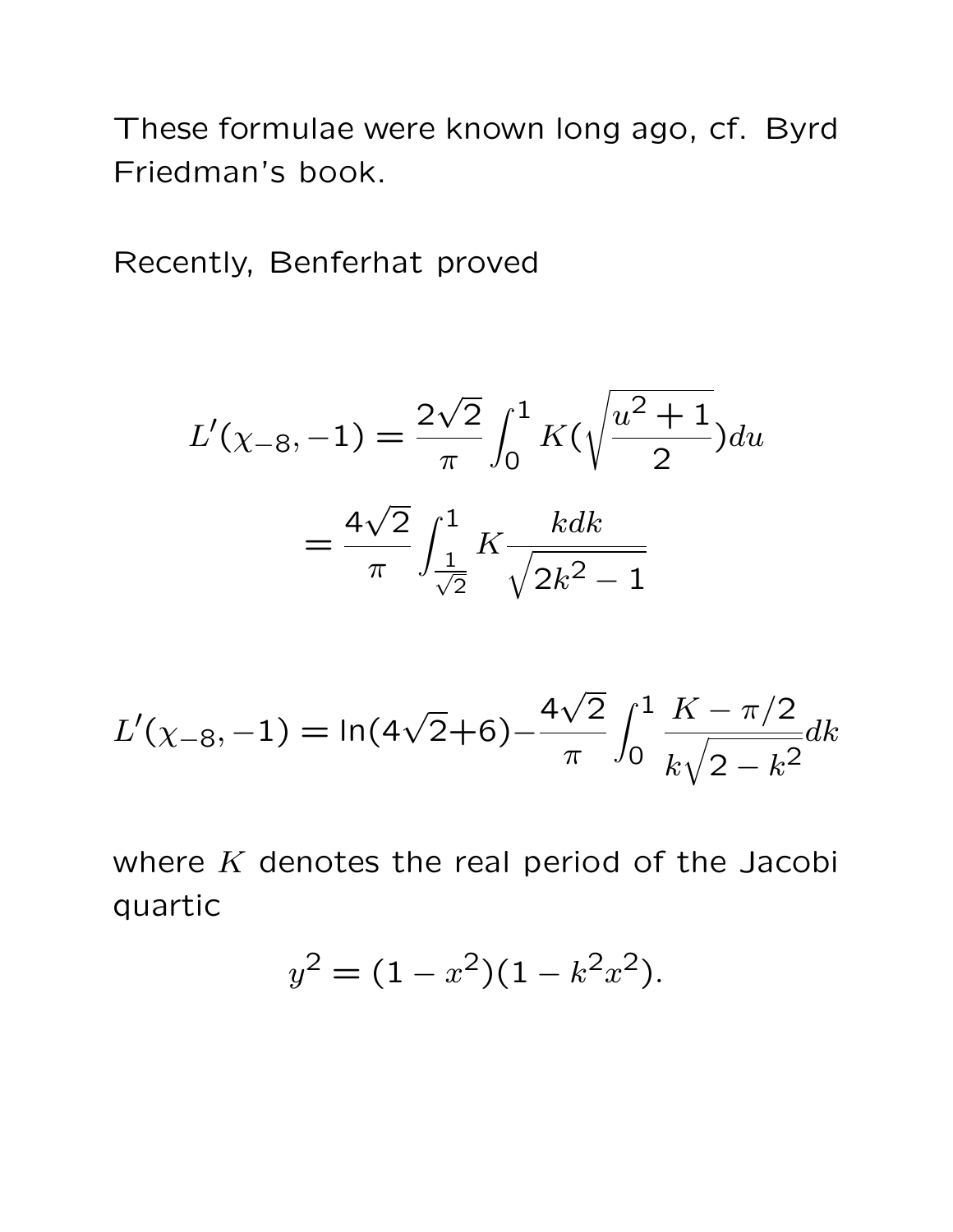Benferhat's proof uses the expression of the Mahler's measure of polynomials in family, namely

$$
y^2(x+1)^2 + lxy + (x+1)^2
$$

Let me explain the method for Villegas'example Consider the family of elliptic curves

$$
Q_l = (X + \frac{1}{X})(Y + \frac{1}{Y}) - 4l = 0.
$$

 $Q_l$  defines the quartic  $E_l$ 

$$
Y^2(X^2 + 1) - 4lXY + (X^2 + 1) = 0
$$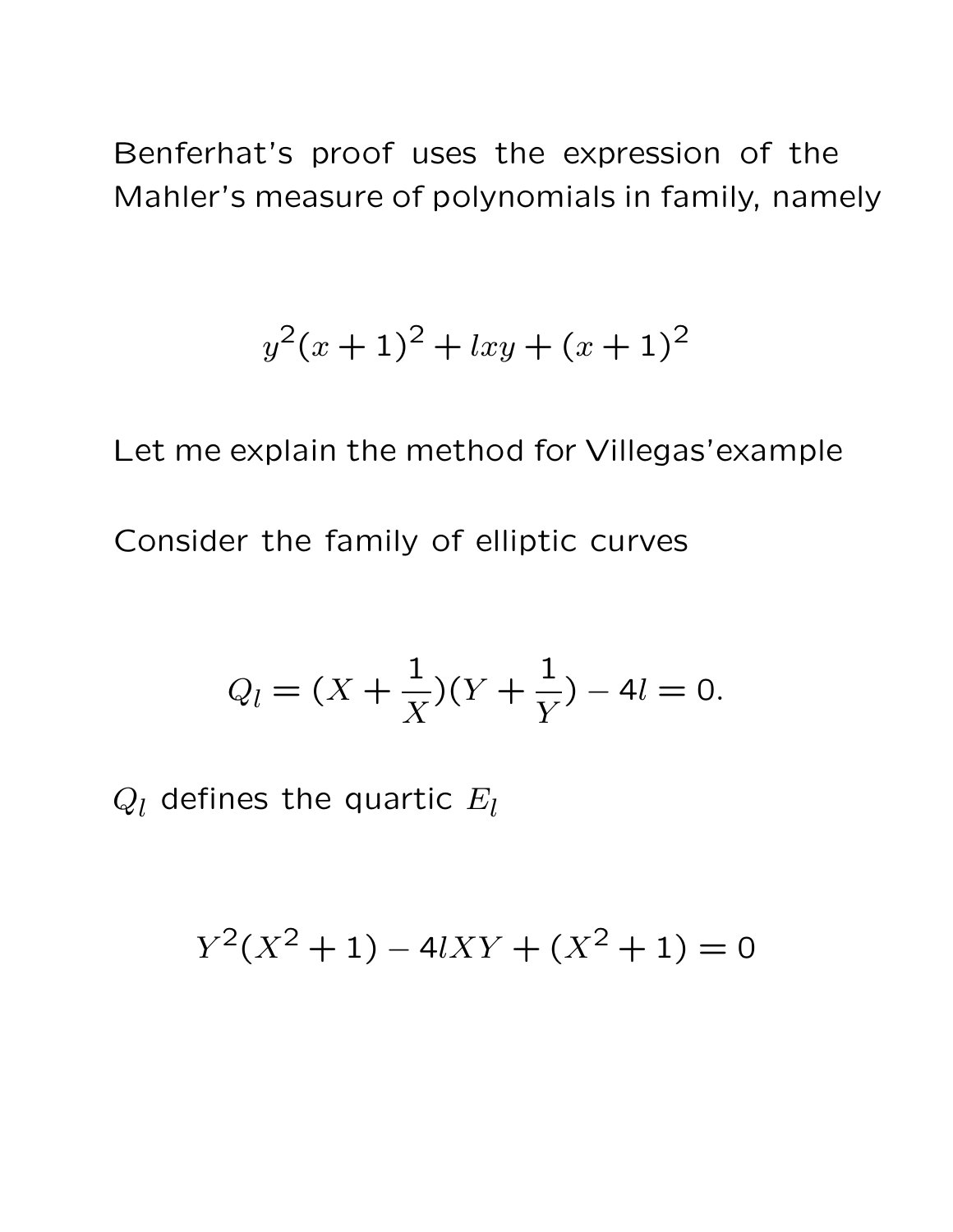Completing the square, we get

 $(Y(X<sup>2</sup>+1) - 2IX)<sup>2</sup> = 4l<sup>2</sup>X<sup>2</sup> - (X<sup>2</sup>+1)<sup>2</sup>$ Now for  $l > 1$ 

$$
m(Q_l):=
$$

$$
\frac{1}{(2\pi i)^2} \int \int_{|X|=|Y|=1} \log |(X+\frac{1}{X})(Y+\frac{1}{Y})-4| \frac{dX}{X} \frac{dY}{Y}
$$
  
and

$$
m'(l) = \frac{dm(Q_l)}{dl} =
$$

$$
\frac{1}{(2\pi i)^2} \int_{|X|=1} \left( \int_{|Y|=1} \frac{4}{4l - (X + \frac{1}{X})(Y + \frac{1}{Y})} \frac{dY}{Y} \right) \frac{dX}{X}
$$

By residue computation

$$
m'(l) = \frac{1}{\pi i} \int_{|X|=1} \frac{dX}{\sqrt{4l^2X^2 - (X+1)^2}} = \frac{1}{\pi i} \int_{|X|=1} \frac{dX}{Z}
$$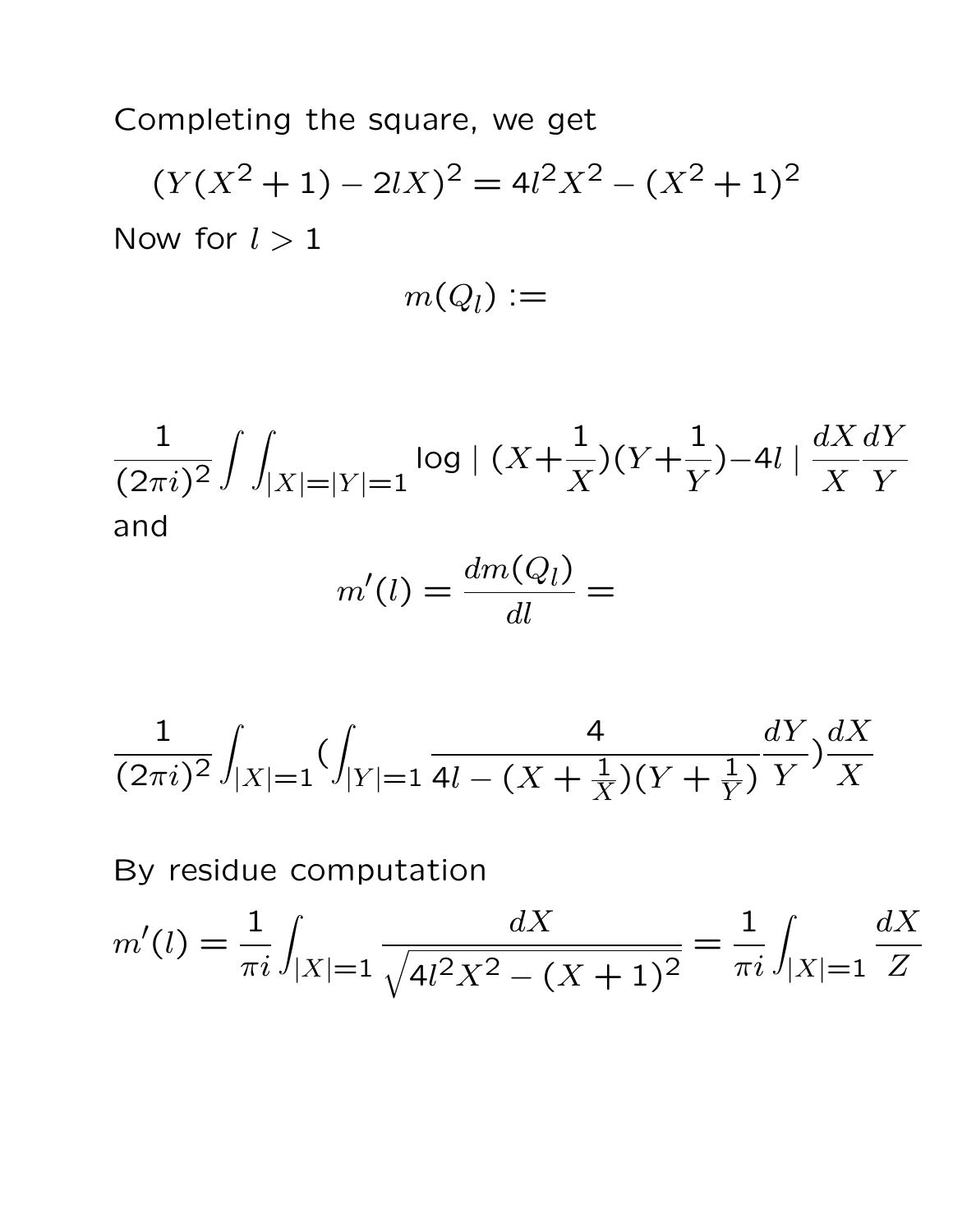a period of the elliptic curve

$$
Z^2 = 4l^2X^2 - (X^2 + 1)^2
$$

isomorphic to  $E_l$  hence satisfying the Picard-Fuchs equation of the family. Instead, applying Jensen's formula,

$$
m'(l) = \frac{1}{\pi} \int_0^{\pi} \frac{2d\phi}{\sqrt{4l^2 - 4\cos^2 \phi}}.
$$

Now, if  $\cos \phi = X$ ,

$$
m'(l) = \frac{2}{\pi} \int_0^1 \frac{dX}{l\sqrt{(1 - X^2)(1 - \frac{X^2}{l^2})}} = \frac{2}{\pi} kK(k)
$$
  
if  $k^2 = \frac{1}{l^2}$ . So

$$
m'(l)dl = -\frac{2}{\pi}K\frac{dk}{k}
$$

Then,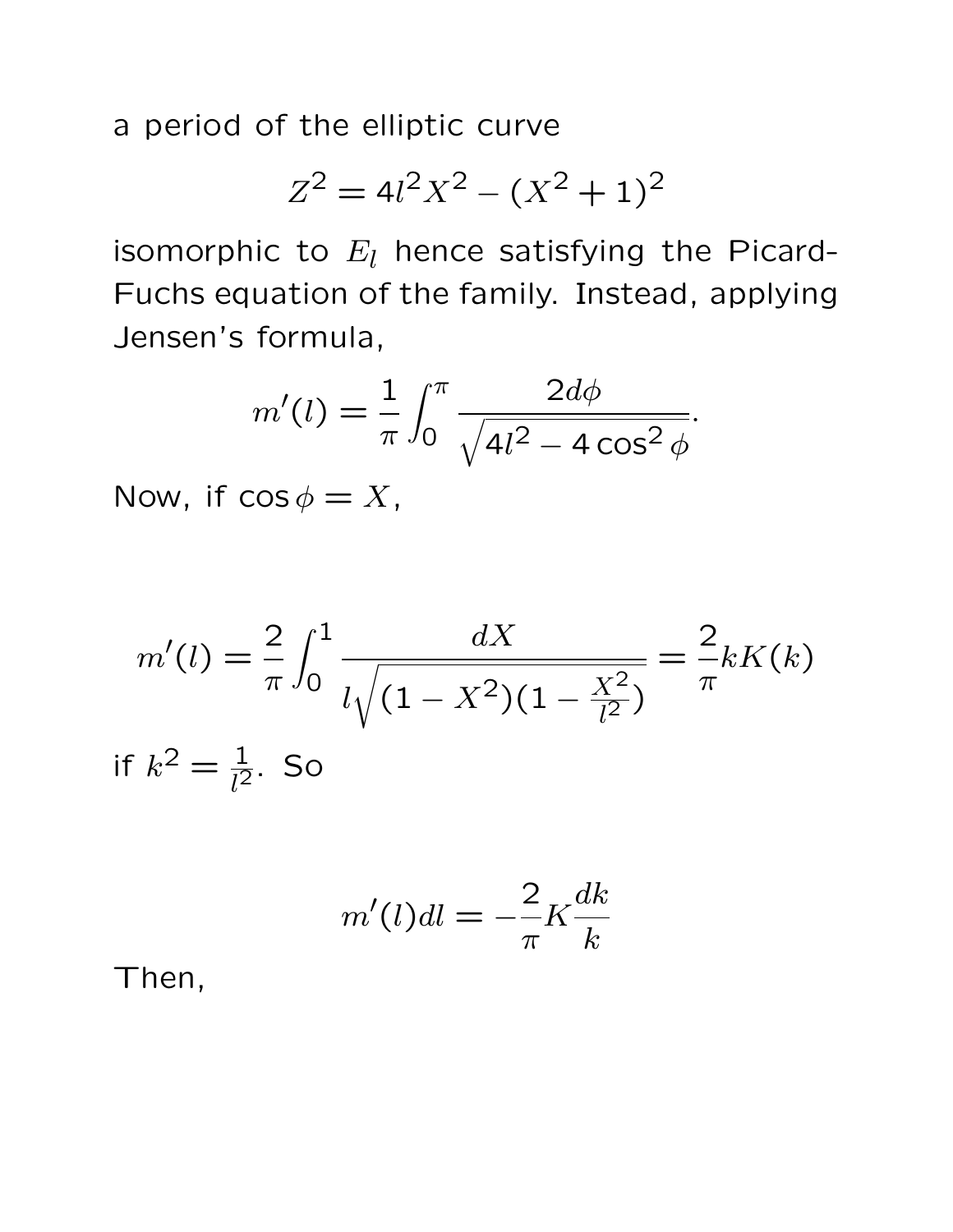$$
m(l) - m(1) = -\frac{2}{\pi} \int_{1}^{k} K \frac{dk}{k}
$$

$$
= -\frac{2}{\pi} \int_{1}^{k} (K - \frac{\pi}{2}) \frac{dk}{k} - \int_{1}^{k} \frac{dk}{k}
$$

Now

$$
m(1) = 2d_4 = 2\log(2) - \frac{2}{\pi} \int_0^1 (K - \frac{\pi}{2}) \frac{dk}{k}
$$

If  $0 < l < 1$ , by applying Jensen's formula and a change of variables, we get

$$
m'(l) = \frac{2}{\pi}K
$$

Here  $k = l$ . Thus integrating separately

$$
m(l) - m(0) = \frac{2}{\pi} \int_0^k K dk
$$

and since  $m(0) = 0$ ,

$$
m(1) = 2L'(\chi_{-4}, -1) = \frac{2}{\pi} \int_0^1 K dk
$$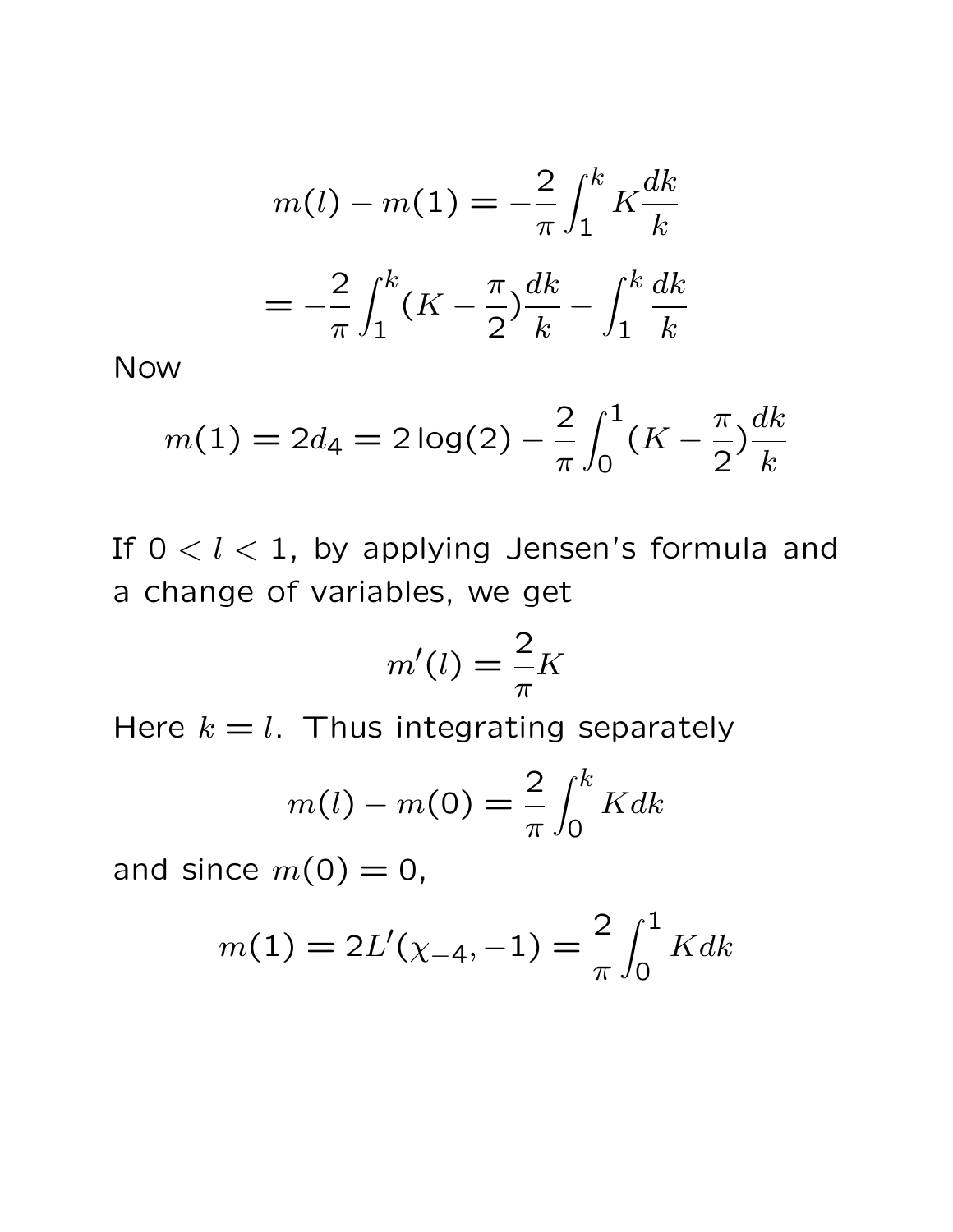- Remark 1. Since the previous integral expressions were known long ago, they can be used to guess  $m(1)$ .
	- For the family  $Q_l$ , we get the Weierstass equation

$$
y^2 = x^3 + (4l^2 - 2)x^2 - 4x - 4(4l^2 - 2)
$$

hence

$$
J(l) = 256 \frac{(l^4 - l^2 + 1)^3}{l^4 (l - 1)^2 (l + 1)^2}
$$

and the change variables used to obtain the integral expressions are among those leaving J invariant, namely the roots of

$$
J(l) - J(T) =
$$

 $(Tl+1)(l-T)(l+T)(Tl-1)(l^2T^2-T^2+1)$  $(l^2T^2 - l^2 - T^2)(l^2T^2 + 1 - l^2)(l^2 - 1 + T^2)$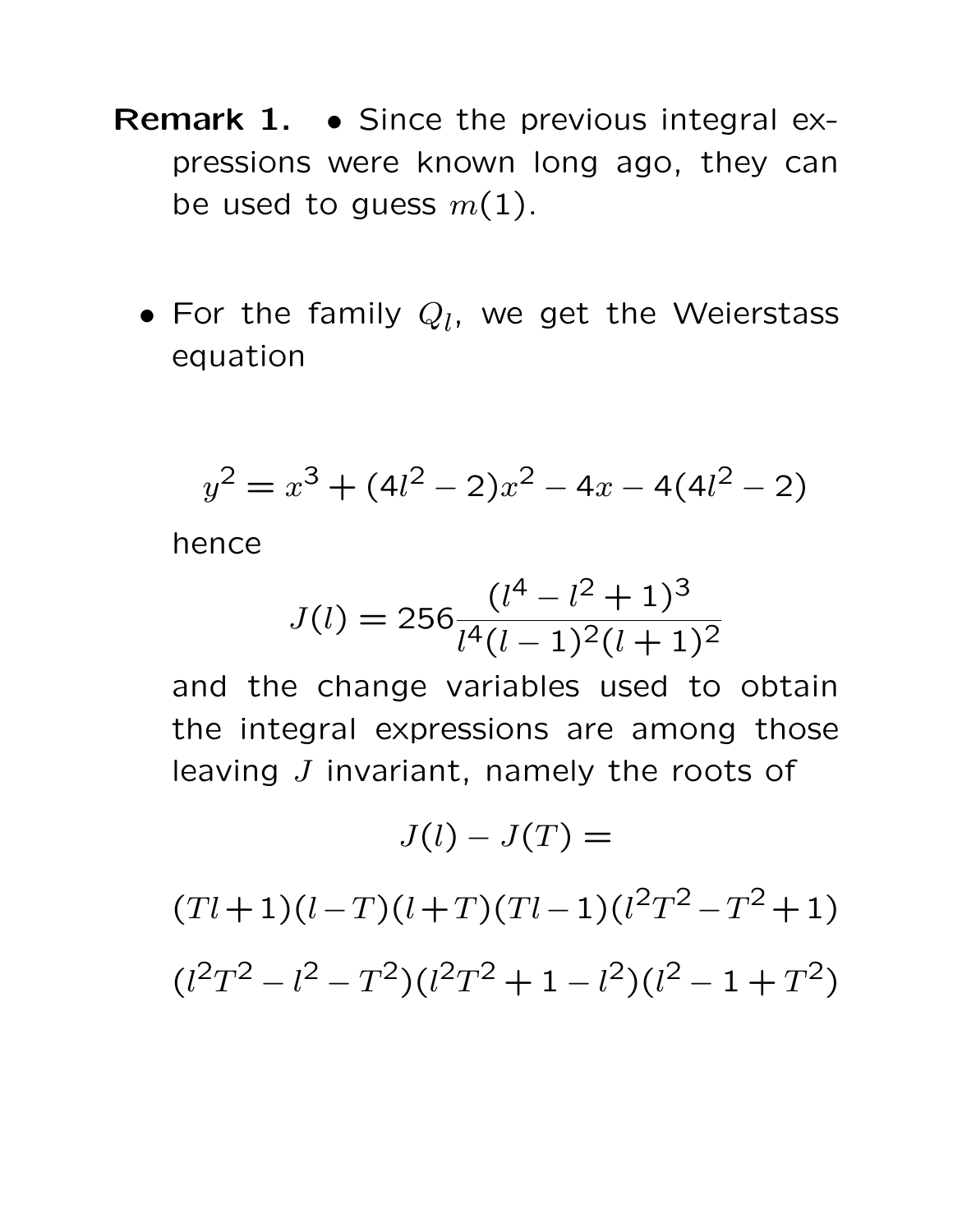the group of anharmonic ratios.

- For the family  $Q_l$  we can use the modular method (Villegas)
- Modular elliptic surfaces are rare and we need methods for computing Mahler measure for the others. The philosophy is not a global approach but a local one.

## QUESTIONS

Among the seven Boyd's elliptic surfaces, which are modular elliptic?

For the remaining ones can we apply the previous method?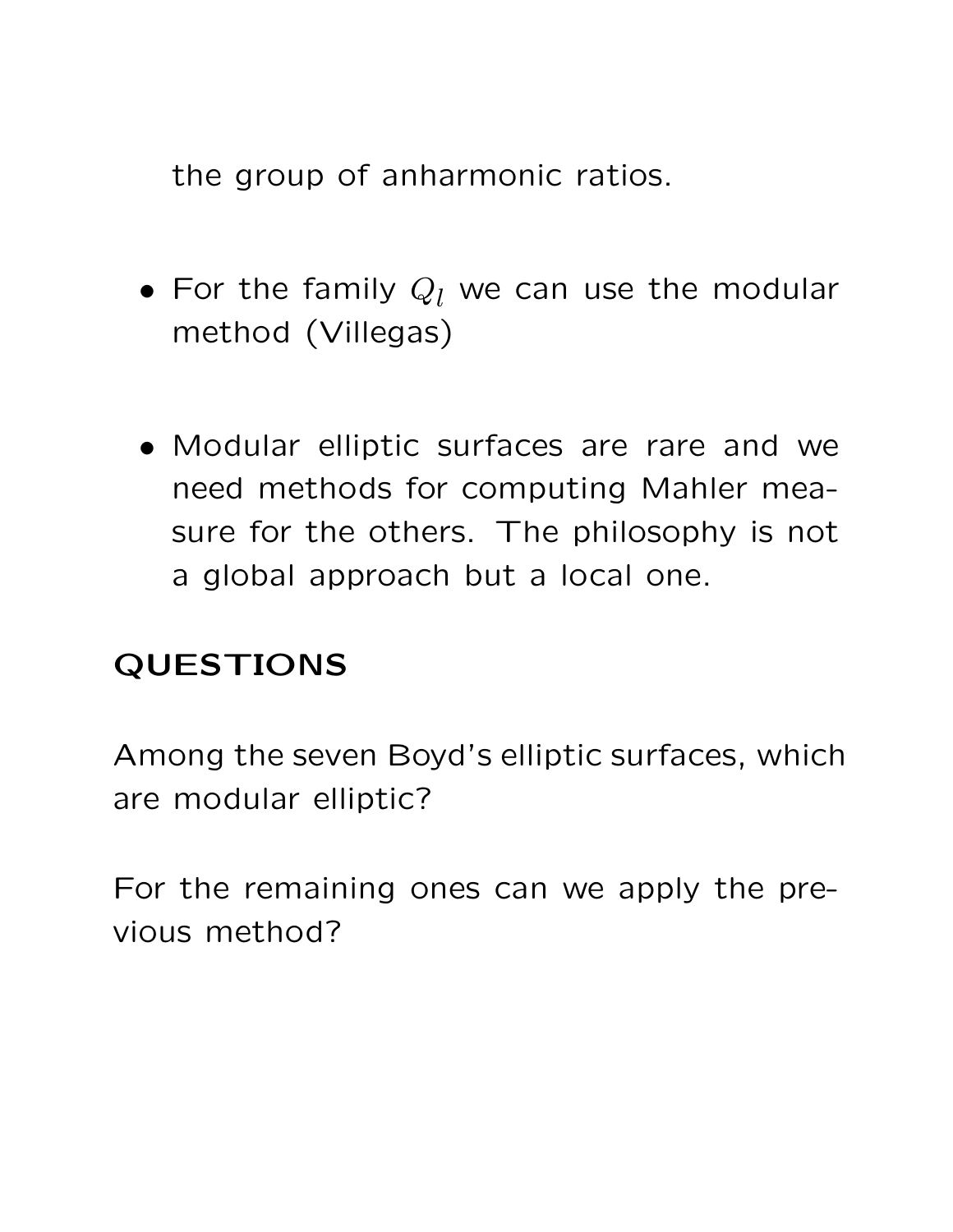# Boyd's elliptic surfaces

\n- (1.3)
\n- $$
y^2 + y(x^2 + lx + 1) + x^2 = 0
$$
\n- (2.3)
\n- $$
y^2(x+1) + y(x^2 + lx + 1) + x^2 + x = 0
$$
\n- (3.1)
\n

$$
y^2(x^2 + x + 1) + y \, dx + x^2 + x + 1 = 0
$$

• (3.3)  

$$
y^2(x^2+x+1)+y(x^2+(l+1)x+1)+x^2+x+1=0
$$

• (3s.1)  

$$
y^2(x+1)^2 + lxy + (x+1)^2 = 0
$$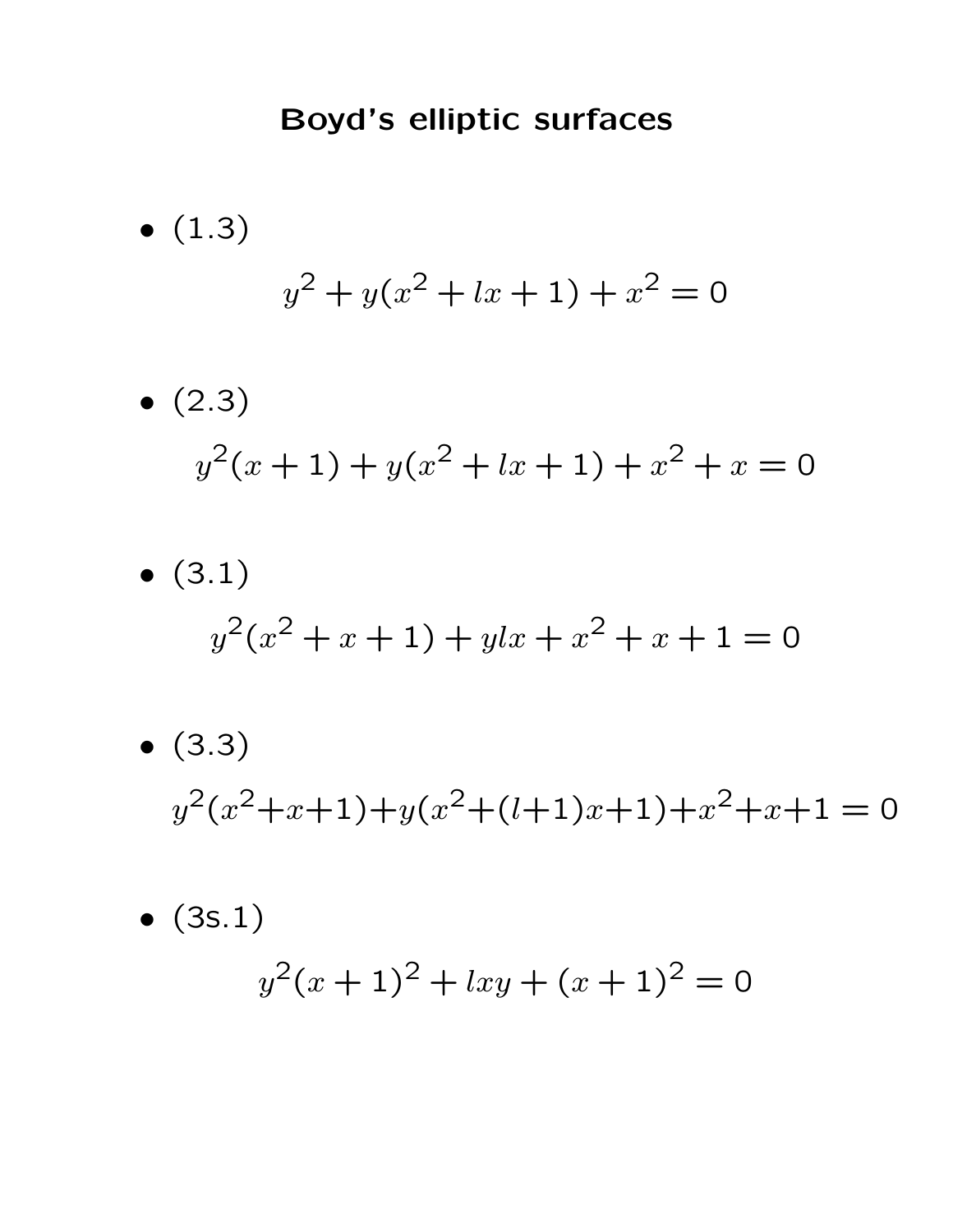- (3s.3)  $y^2(x+1)^2+y(x^2+(l+2)x+1)+(x+1)^2=0$
- (3s.3s)  $y^2(x+1)^2+y(2x^2+(l+4)x+2)+(x+1)^2=0$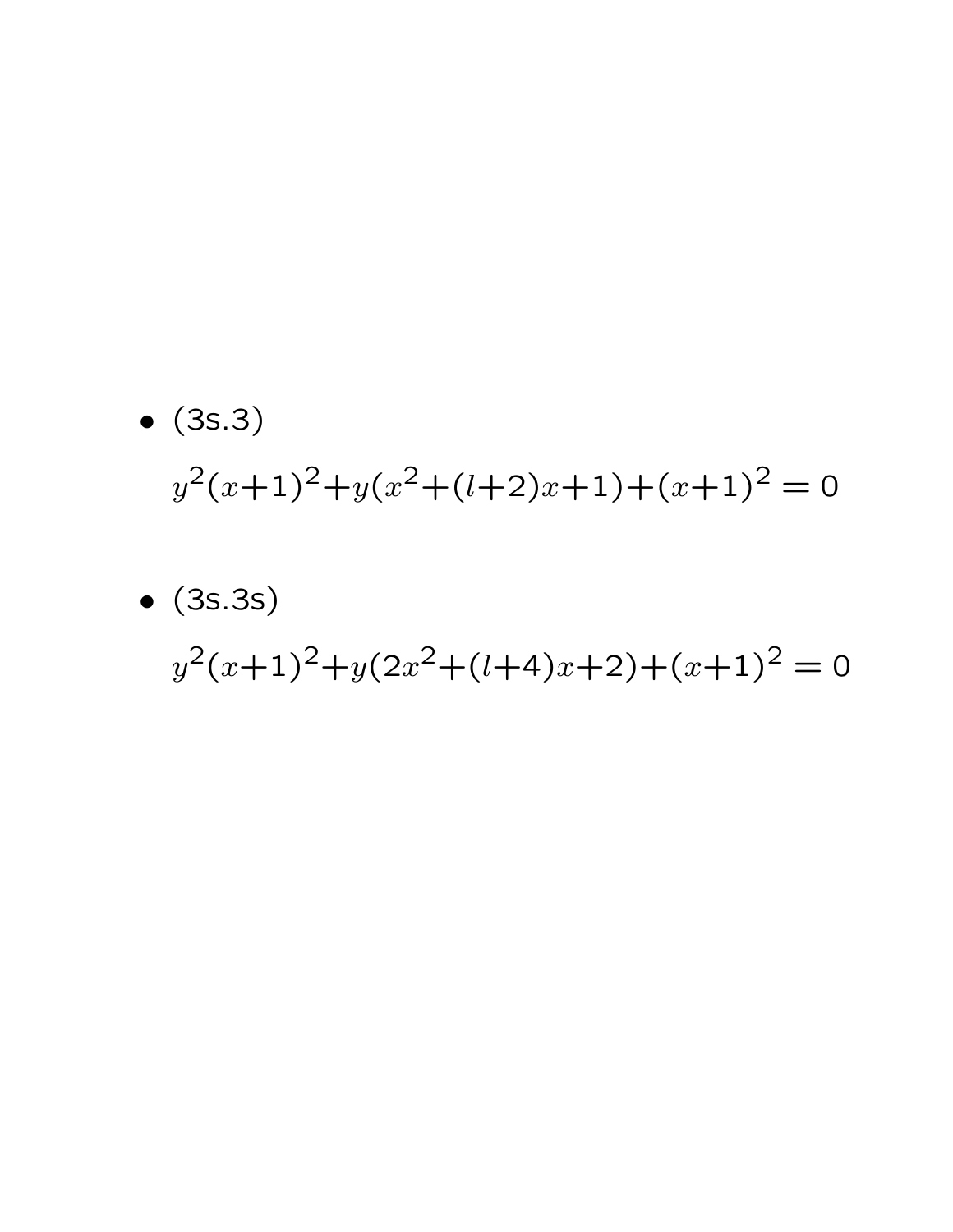# Elliptic surfaces over  $P^1(\mathbb{C})$

Denote the elliptic surface by  $X$ . The elliptic fibration is given by

$$
f:X\to\ \mathbb{P}^1
$$

Stable families of elliptic curves on  $\mathbb{P}^1$  are such that the corresponding elliptic surface has at most ordinary double points. They give semi-stable fibrations where the singular fibers are of type  $I_c$  (a polygonal line with  $c$  rational curves as edges).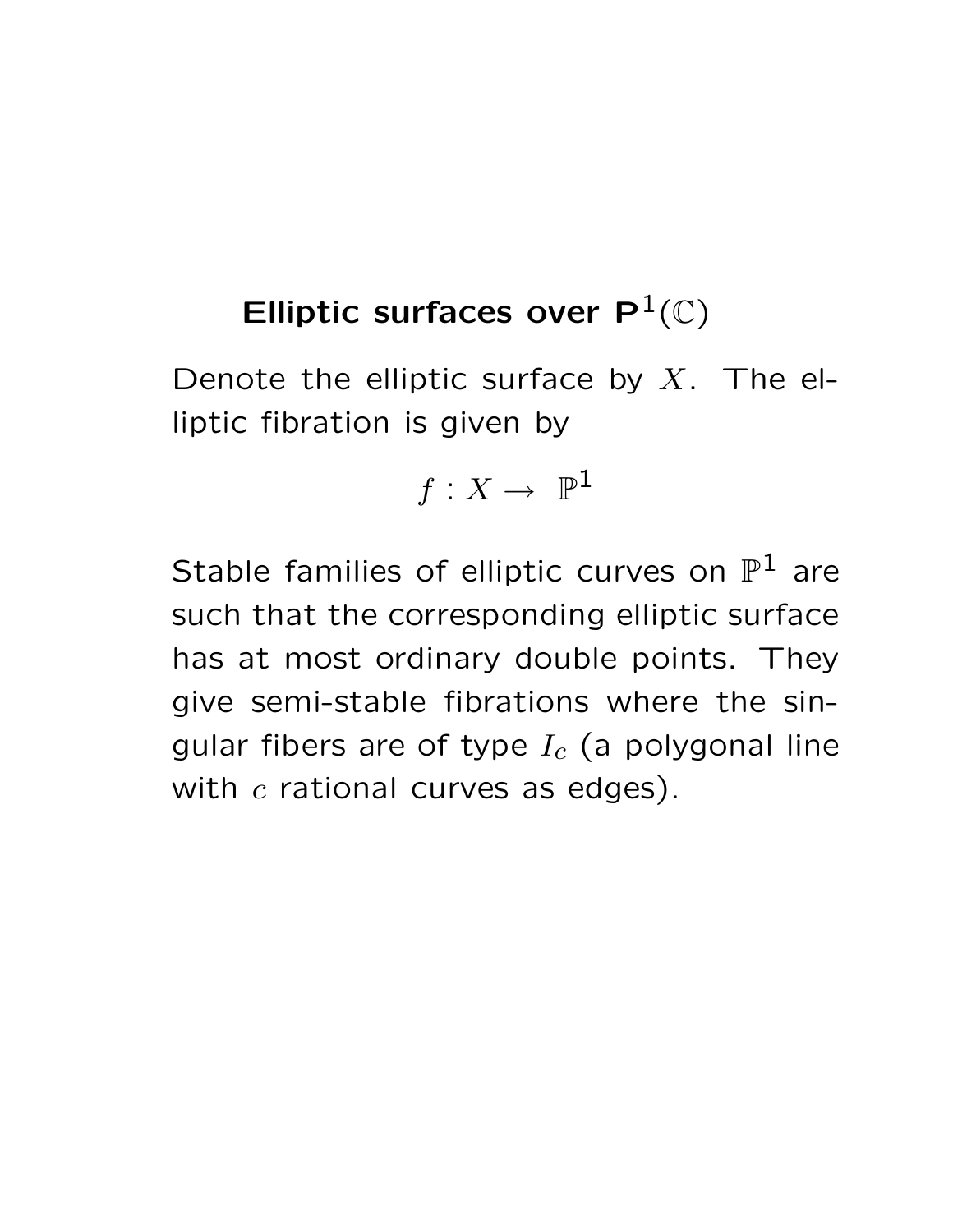# Type of singular fibers

| $I_0$   | smooth elliptic curve                     |
|---------|-------------------------------------------|
| $I_1$   | nodal rational curve                      |
| $I_2$   | two smooth rational curves                |
|         | meeting transversally at 2 points         |
| $I_3$   | three smooth rational curves              |
|         | meeting in a cycle: a triangle            |
| $I_N$   | $N \geq 3$ smooth rational curves meeting |
|         | in a cycle with dual graph $\tilde{A}_N$  |
| $I_N^*$ | $N+5$ smooth rational curves meeting      |
|         | with dual graph $\tilde{D}_{N+4}$         |
| II      | a cuspidal rational curve                 |
| III     | two smooth rational curves                |
|         | meeting at one point to order 2           |
| IV      | three smooth rational curves              |
|         | all meeting at one point                  |
| $IV^*$  | 7 smooth rational curves                  |
|         | meeting with dual graph $\tilde{E}_6$     |
| $III^*$ | 8 smooth rational curves                  |
|         | meeting with dual graph $\tilde{E}_7$     |
| $II^*$  | smooth rational curves<br>9               |
|         | meeting with dual graph $\tilde{E}_8$     |
|         |                                           |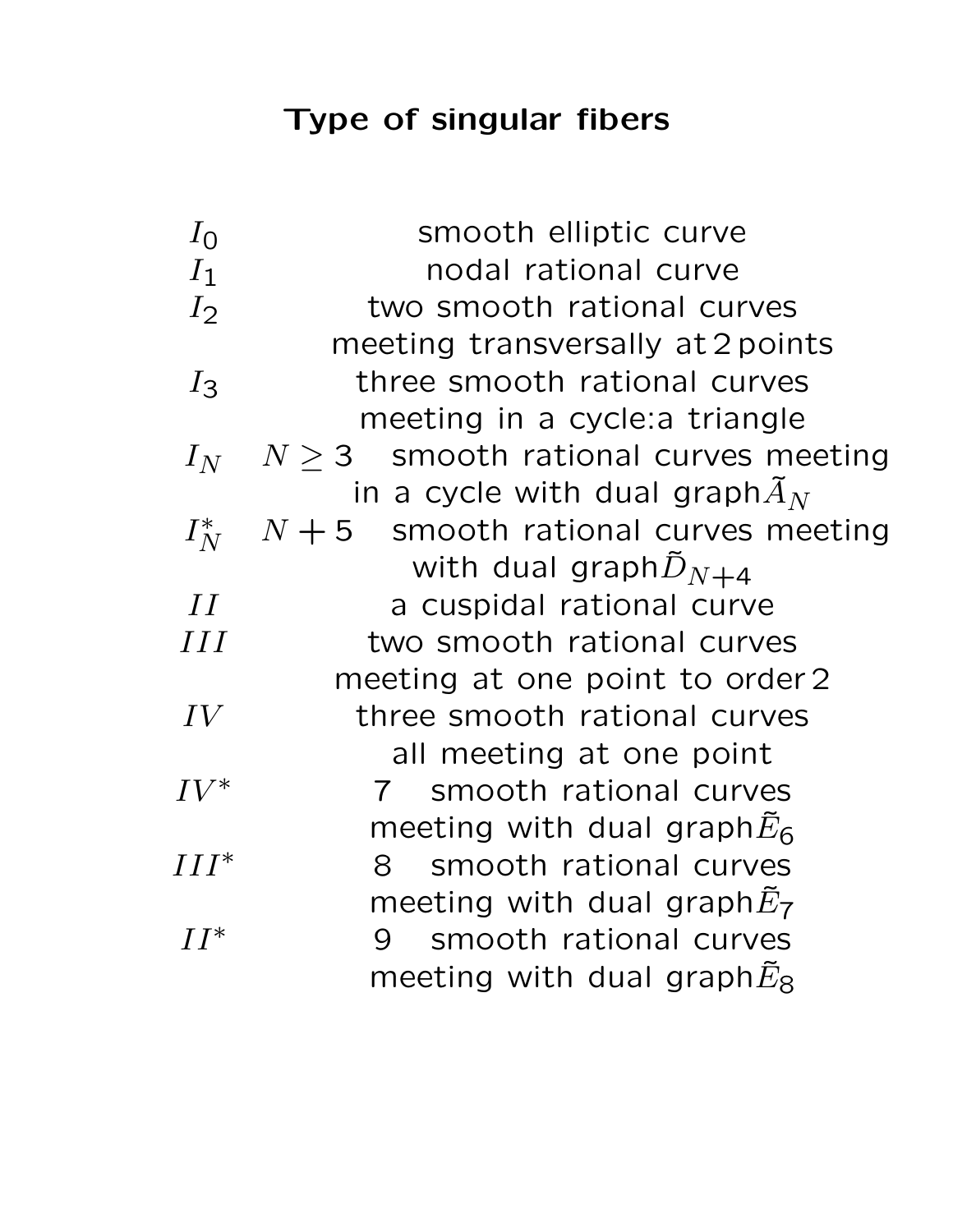## Beauville's results

The first Beauville's result is that a semistable elliptic surface has at least four singular fibers. The second is the following theorem.

Theorem 1. (Beauville) Let  $f: X \to \mathbb{P}^1$ a semi-stable elliptic surface with four sinqular fibers. Then  $X$  is isomorphic to a modular elliptic surface associated to one of the six modular groups Γ.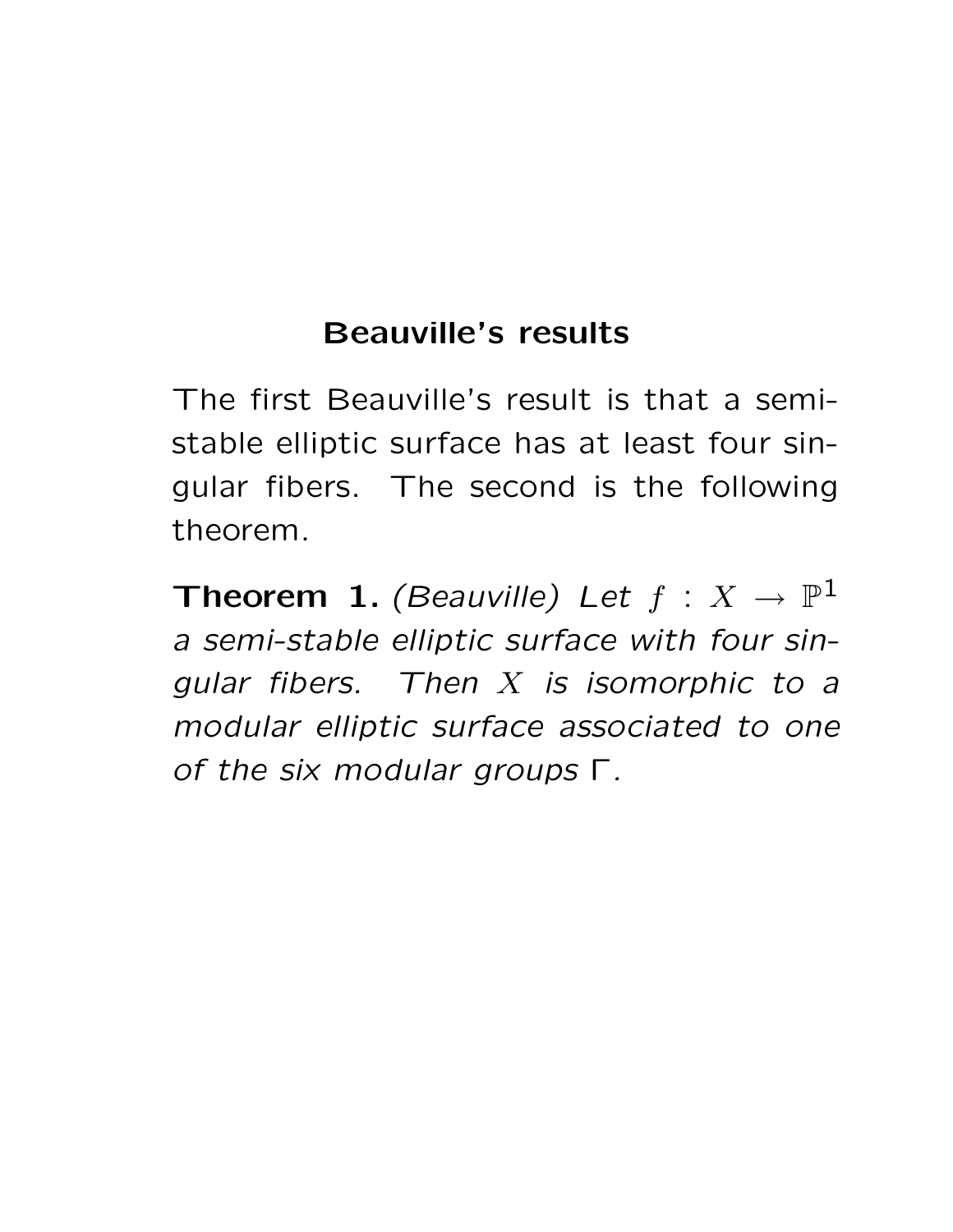Group Γ Fquation of the surface  $\Gamma(3)$   $X^3 + Y^3 + Z^3 + tXYZ$  $\Gamma_0^0(4) \cap \Gamma(2)$   $X(X^2 + Z^2 + 2ZY) + Z(X^2 - Y^2)$  $\Gamma_0^0(5)$   $X(X-Z)(Y-Z)+tZY(X-Y)$  =  $\Gamma_0^0(6)$   $(X + Y)(Y + Z)(Z + X) + tXYZ =$  $\Gamma_0(8) \cap \Gamma_0^0(4)$   $(X + Y)(XY - Z^2) + tXYZ = 0$  $\Gamma_0(9) \cap \Gamma_0^0(3)$   $X^2Y + Y^2Z + Z^2X + tXYZ = 0$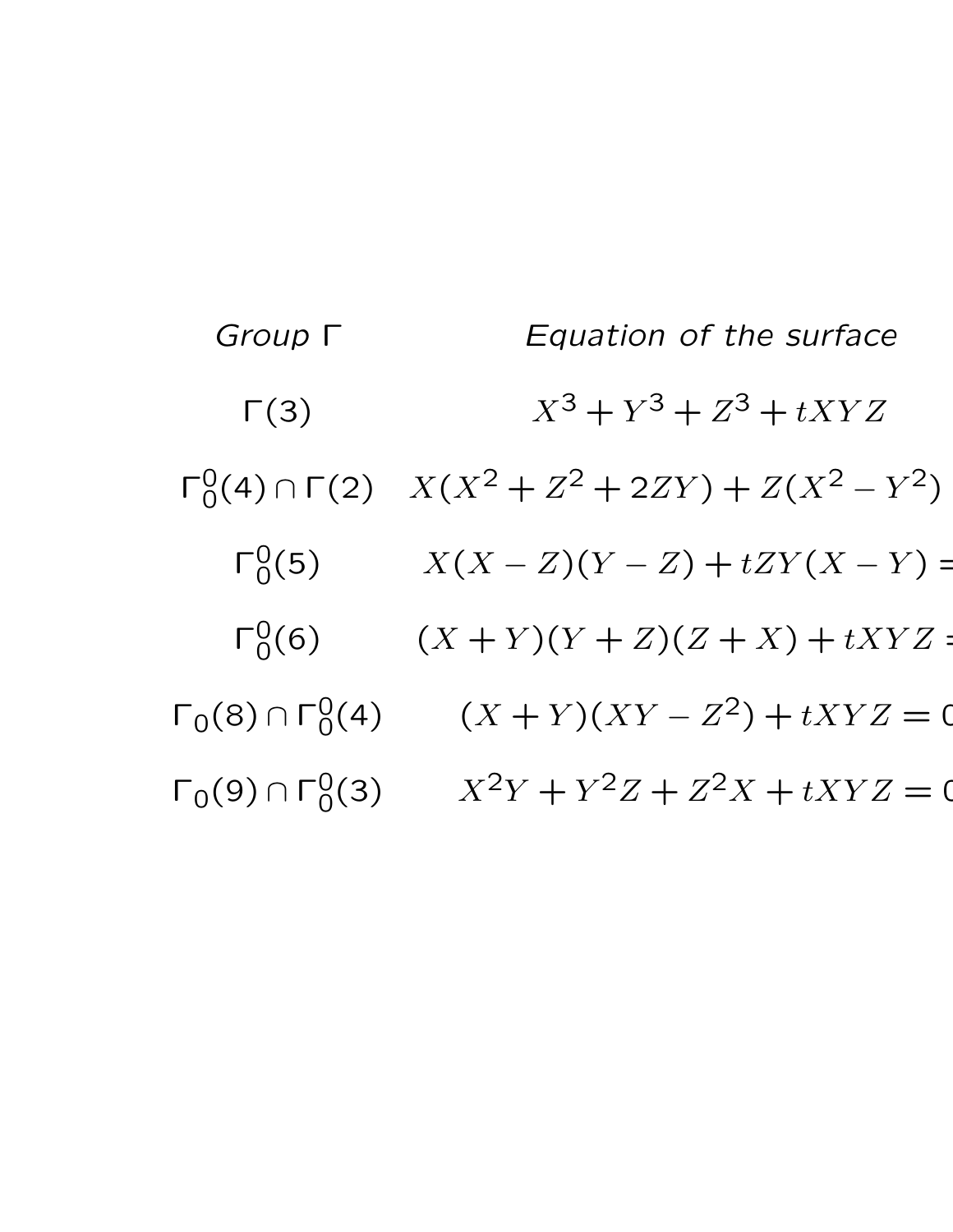#### Shioda and Nori's results

Let X be an elliptic surface over  $\mathbb{P}^1(\mathbb{C})$ . The Picard number  $N$  is given by

$$
N = r + 2 + \sum_{\nu=1}^{n} (m_{\nu} - 1),
$$

where  $r$  is the rank of the divisor class group of the associated generic curve of genus one,  $m_{\nu}$  the number of irreducible components in the singular fiber  $C_{\nu}$ ,  $\{C_{\nu}\}_{1\leq \nu \leq n}$ denoting the singular fibers of the elliptic surface.

In our case, the elliptic surface  $X$  has a section over  $\mathbb{P}^1$  so  $r$  is in fact the rank of the Mordell-Weil group of the associated elliptic curve over the generic point of  $\mathbb{P}^1$ ,

$$
N := \dim_{\mathbb{Q}} H^1(X, \Omega_X^1) \cap H^2(X, \mathbb{Q})
$$

$$
h^{1,1} = \dim_{\mathbb{C}} H^1(X, \Omega_X^1).
$$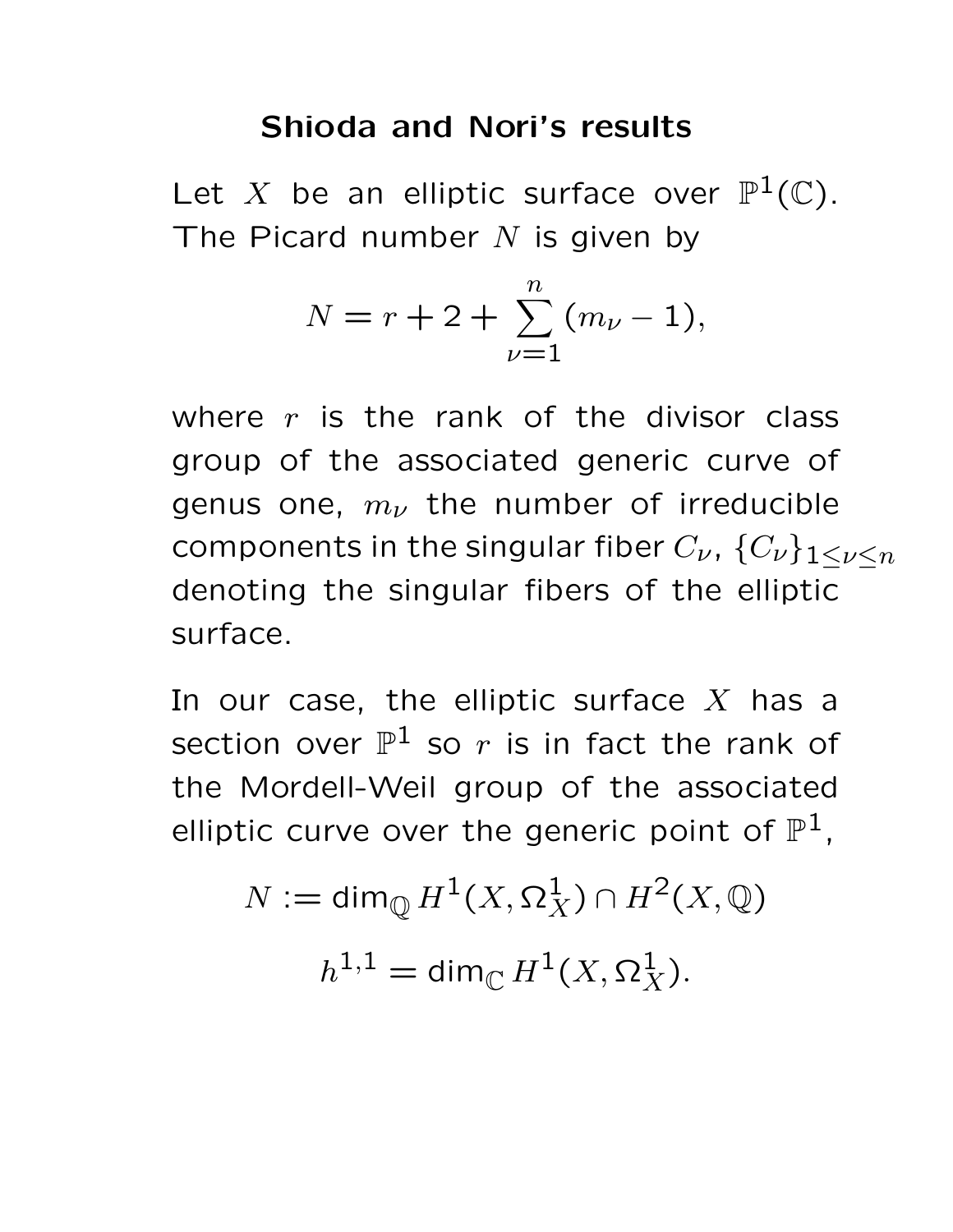$$
N\leq h^{1,1}
$$

By Shioda, we know that for elliptic modular surfaces, one gets  $N = h^{1,1}$  and  $r =$ 0. Then Nori characterized elliptic surfaces with  $N = h^{1,1}$  and  $r = 0$ . We are very much interested in them since elliptic modular surfaces are nice situations for testing the Mahler measure. Such surfaces characterized by Nori are called extremal by Miranda.

**Theorem 2.** (Nori) An elliptic surface  $X$ over a base B with J non constant, has  $N = h^{1,1}$  and  $r = 0$  if and only if  $J$  is ramified only over 0, 1,  $\infty$  with  $e_p = 1, 2$ or 3 when  $J(p) = 0$ ,  $e_p = 1$  or 2 when  $J(p) = 1$  and X has no singular fibers of type  $I_0^*$ , II, III and IV.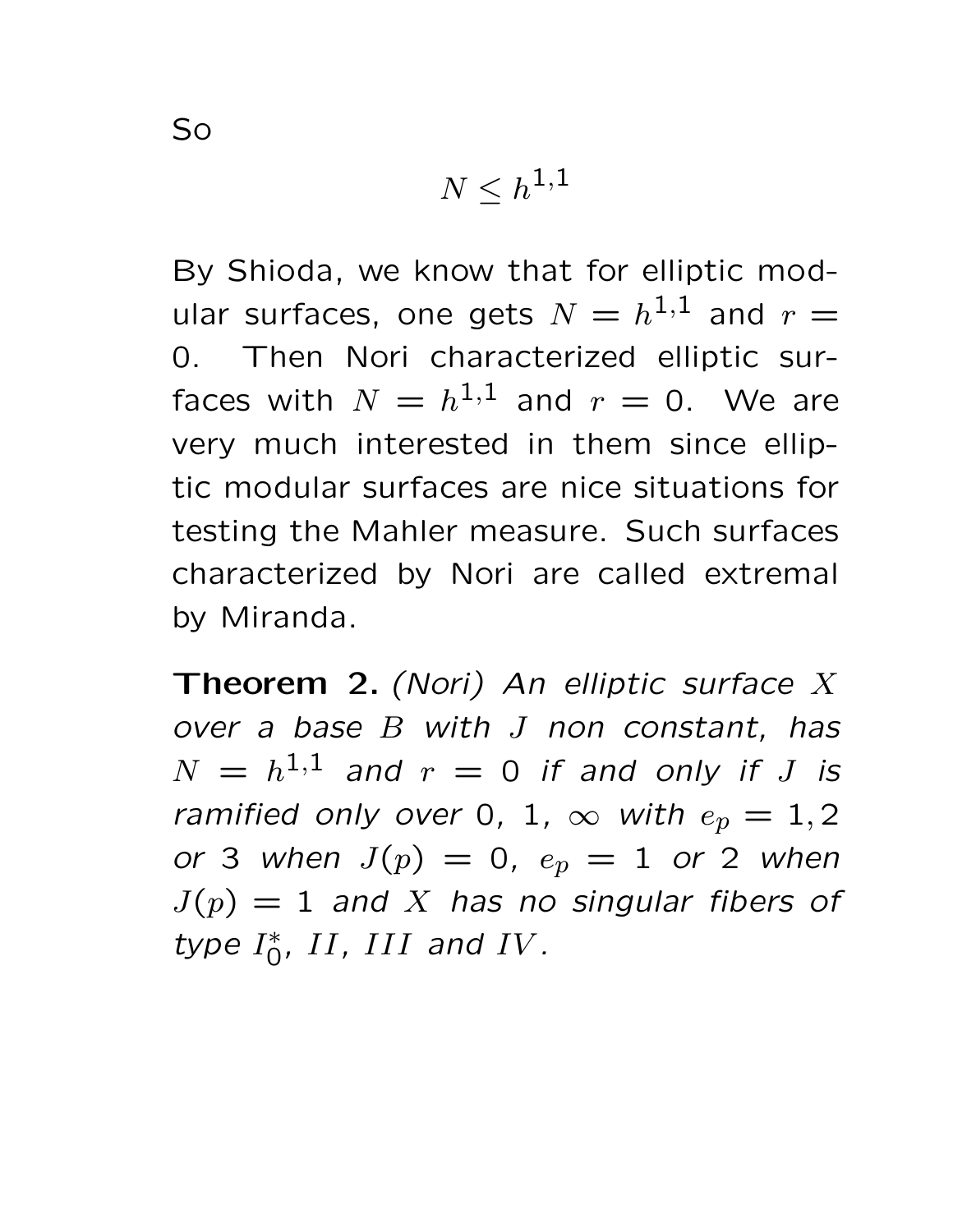### Results and comments Classification of Boyd's surfaces

Theorem 3. The 2-torsion elliptic surfaces 3s.1 and 3s.3 are not elliptic modular.

*Proof.* Since they both have  $I_0^*$  fibers, this derives directly from Nori's results.

Theorem 4. The 1.3 and 2.3 surfaces are elliptic modular. So we have the following nice expression of the Mahler measure.

1. For 1.3 we can take the Hauptmodul as this

$$
t = 4 + \frac{32}{l - 4} = \frac{\eta(4\tau)^{12}}{\eta(2\tau)^{4}\eta(8\tau)^{8}}
$$

$$
= \frac{1}{q} + 4q + 2q^{3} - 8q^{5} - q^{7} + \cdots
$$

2. For 2.3, The Hauptmodul may be

$$
t = \frac{\eta(6\tau)^8 \eta(\tau)^4}{\eta(3\tau)^4 \eta(2\tau)^8}
$$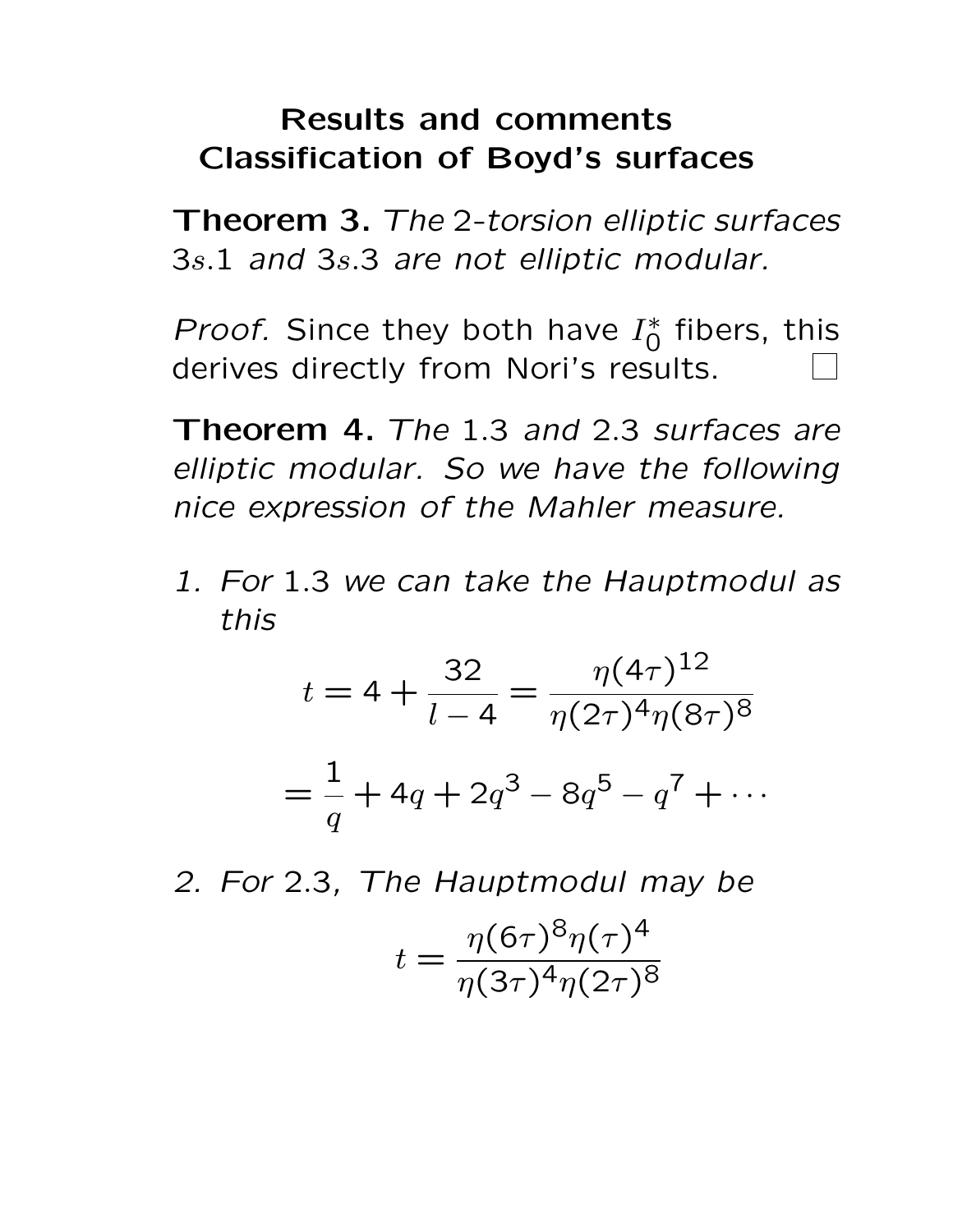$$
t = \frac{1}{l+3}
$$

and

$$
m(l) = \Re(\frac{9\sqrt{3}y}{4\pi^2} \sum' \frac{\chi(n)}{(3m\tau + n)^2(3m\bar{\tau} + n)})
$$

$$
+8\Re\left(\frac{9\sqrt{3}y}{4\pi^2}\sum_{n=1}^{\infty}\frac{\chi(n)}{(6m\tau+n)^2(6m\overline{\tau}+n)}\right)
$$

For the three remaining surfaces, it is not so obvious

Theorem 5. 1. The surface (3.3) is a tempered realization of the 5-tuple [4, 4, 2, 1, 1] obtained either from the modular Beauville's realization  $[4, 4, 2, 2]$  or from  $[8, 2, 1, 1]$ by a monodromy extra permutation. It introduces an apparent singularity in the Picard-Fuchs equation of the surface and so  $r = 1$  in the previous formula. Such a surface is thus not modular.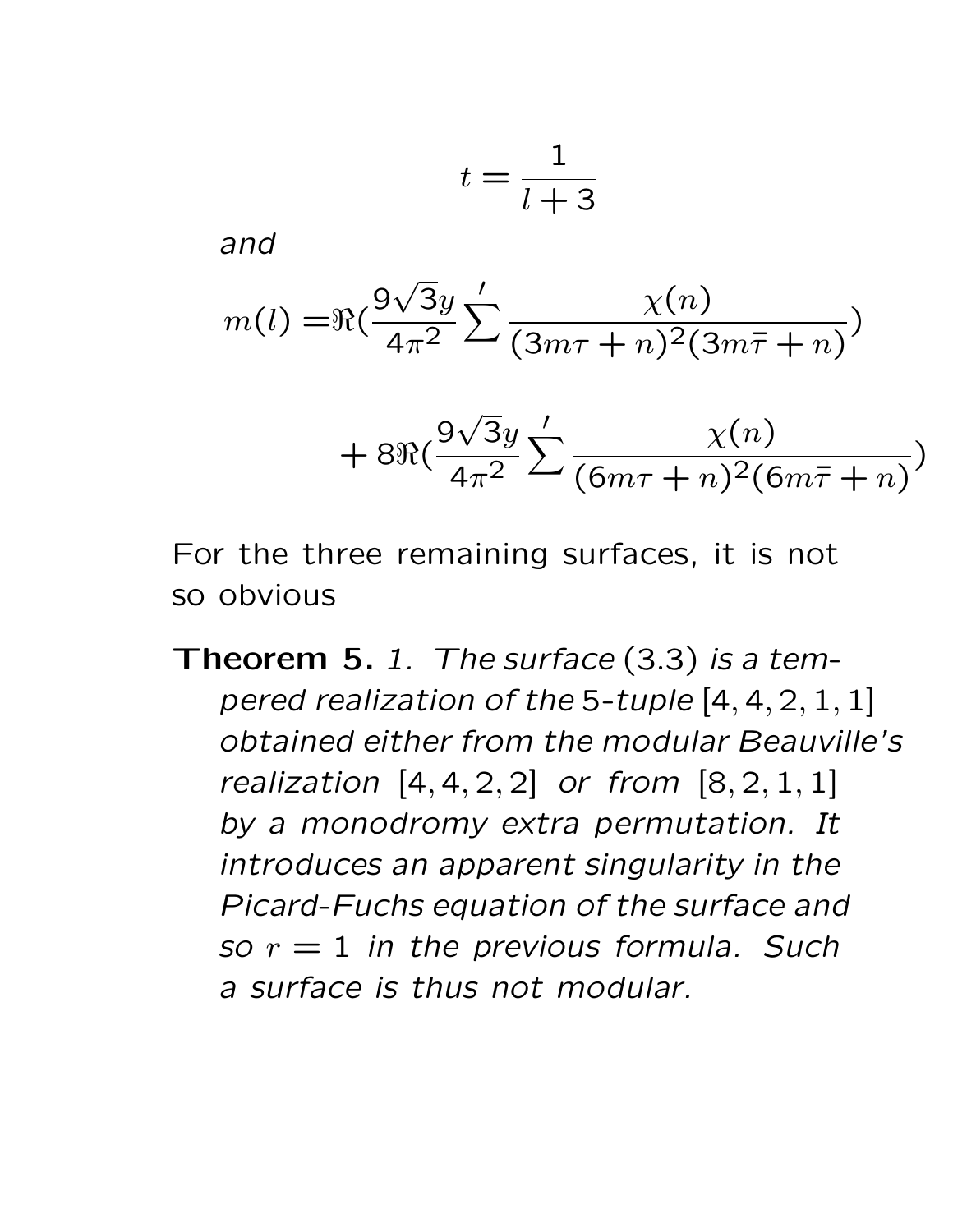- 2. The surface (3.1) is a tempered realization of the 6-tuple  $[4, 4, 1, 1, 1, 1]$  obtained either from the modular Beauville's realization  $[4, 4, 2, 2]$  or from  $[8, 2, 1, 1]$ by two monodromy extra permutations. It introduces two apparent singularities in the Picard-Fuchs equation of the surface and so  $r = 2$  in the previous formula. Such a surface is thus not modular.
- 3. But locally, between two maximal unipotent singularities (singular fiber of type  $I_n$ ) with no apparent singularity between them (no extra ramification point), one gets a polynomial relation between  $k^2$ and l giving the change variables in the Mahler's measure integral expression.

Proof. For the way the monodromy group can be altered we refer to Miranda.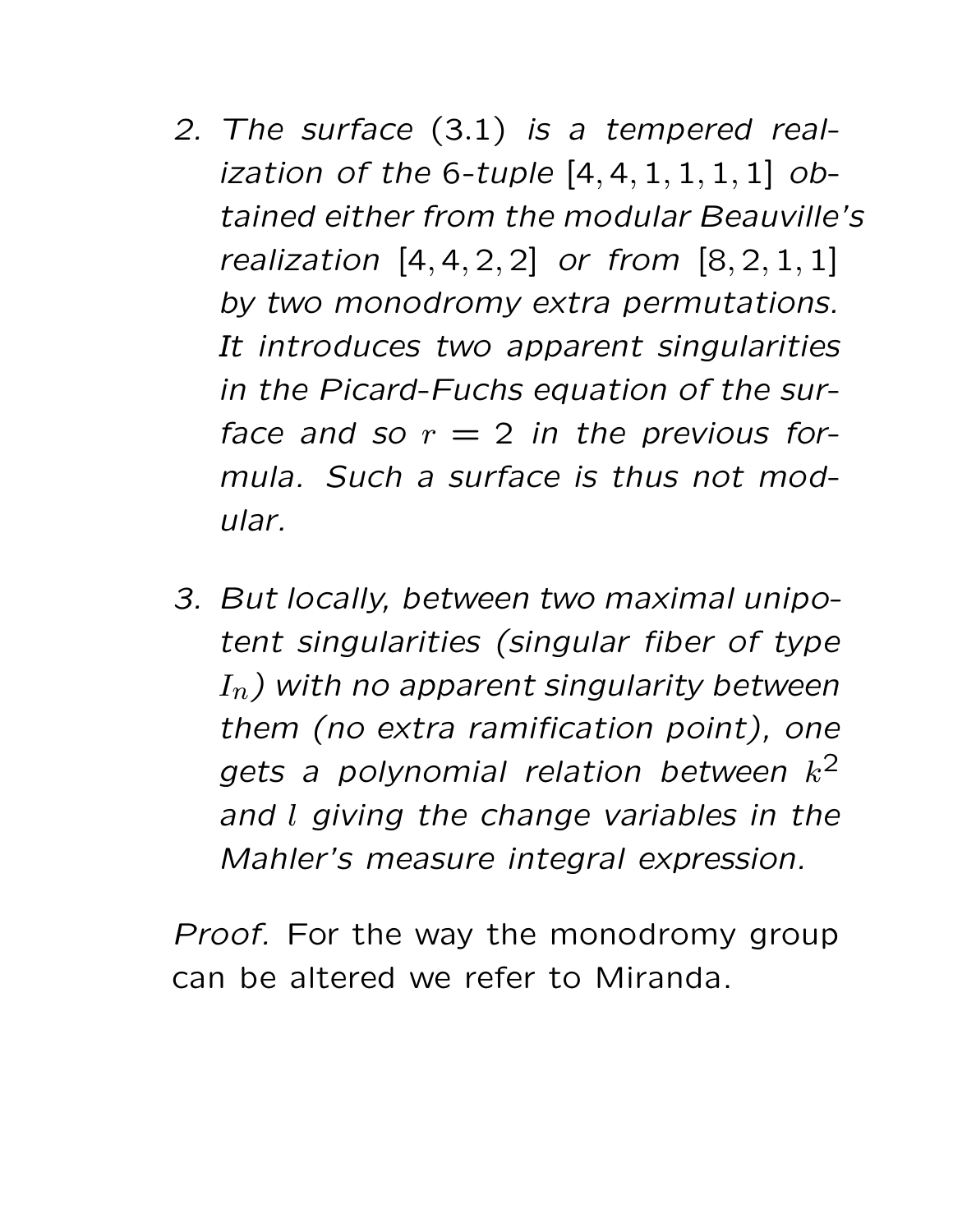In the first case, denote  $P$  the polynomial in the  $l$  and  $J$  variables:

 $P = 4096l^4(l+9)(l+1)(l-3)^2J$  $-(1296 + 576l - 416l^2 + 64l^3 + 16l^4)^3$ . With the "poldisc" order of PARI we get  $poldsc(P, l) = (J - 1728)^6 J^8 (3J - 2048).$ Thus J is ramified over 0, 1728,  $\infty$  and 2048  $\frac{148}{3}$ . This latter ramification point corresponds to  $l = -3$ . Thus  $-3$  will be an apparent singularity of the Picard-Fuchs equation.

In the second case, we get

$$
P = 4096l4(l2 – 36)(l2 – 4)J – (l2 – 12)6
$$
  

$$
poldsc(P, l) = (J – 1728)6J10
$$

In that case, there is ramification only over 0, 1 and  $\infty$  but over 0, the index is 6 and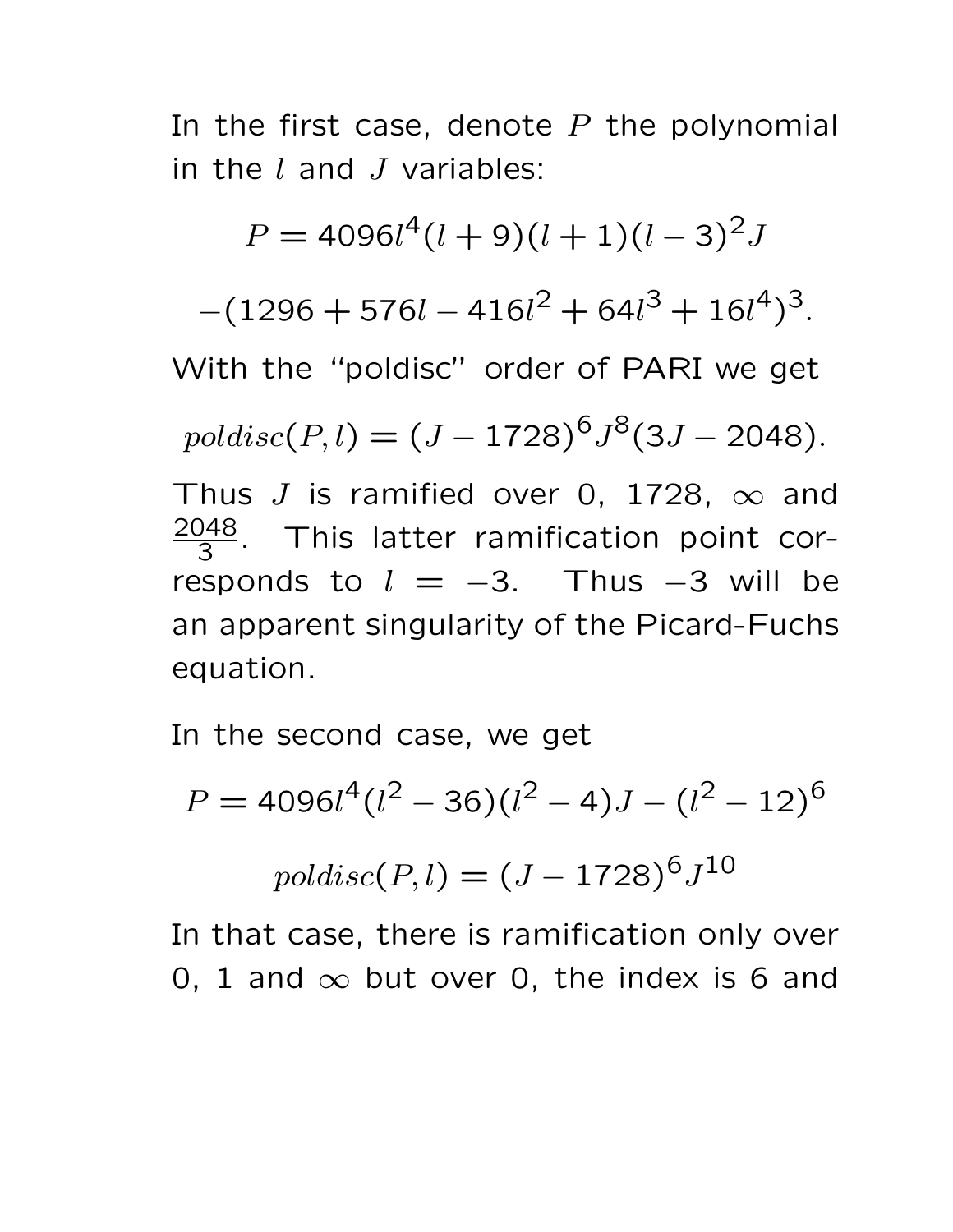not 1, 2 or 3 as expected. By Nori and Shioda's results such a surface is not modular. Moreover,  $l = \pm 2$ √ 3 are two apparent singularities of the Picard-Fuchs equation.

Finally, it remains the surface  $(3s.3s)$ .

**Theorem 6.** The surface (3s.3s) has  $h^{1,1} =$ N and  $r = 0$ . This is a modular elliptic surface for the congruence group  $\Gamma^0(4)$ . This is the extremal rational elliptic surface  $X_{141}$  in Miranda's notation. In that case the Hauptmodul

$$
k^2 = -\frac{16}{l}
$$

is the Jacobi modulus.

Proof. We apply Nori's theorem. If

 $P = l(l + 16)J - (l^2 + 16l + 16)^3$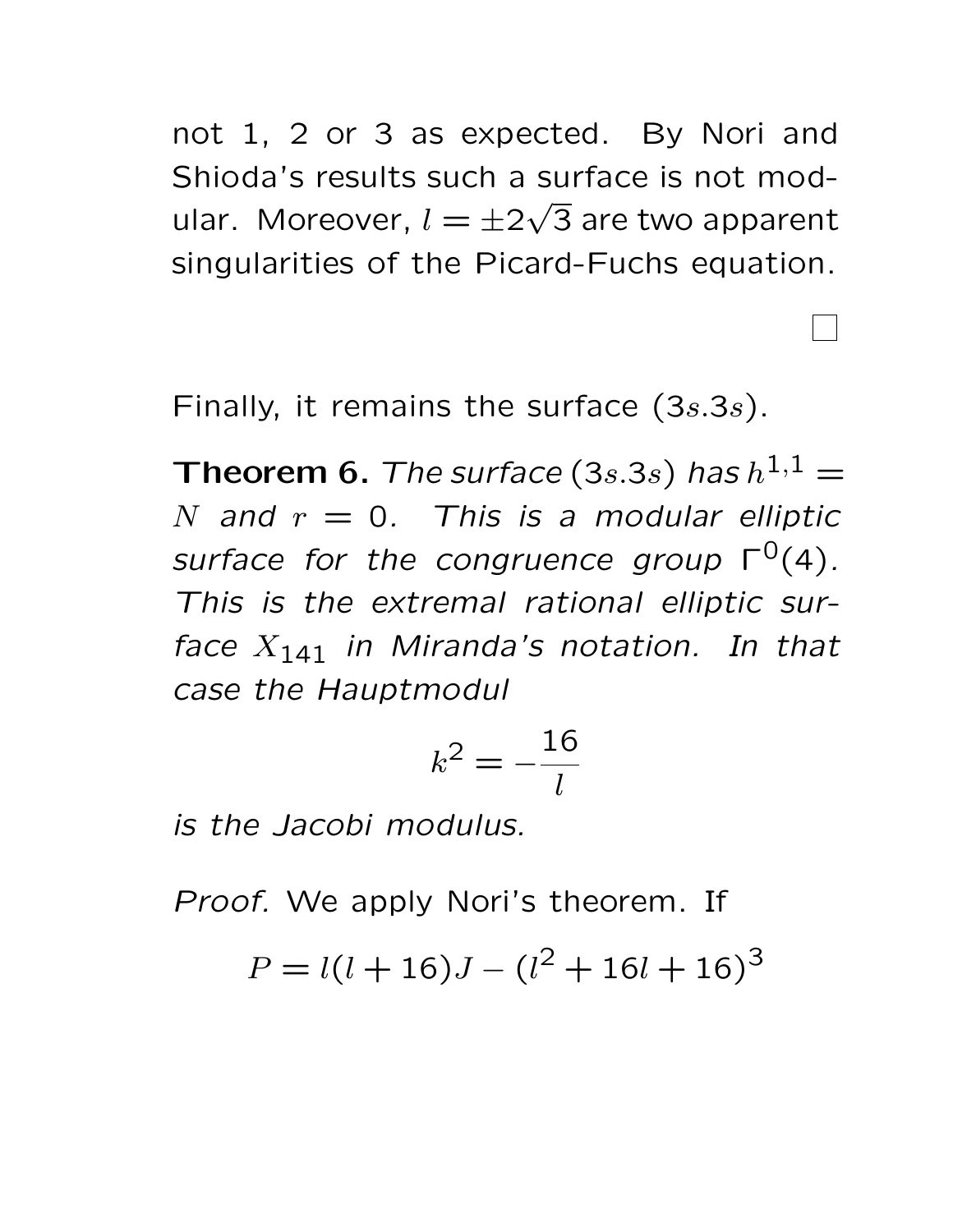we get

$$
poldsc(P, l) = (J - 1728)^3 J^4
$$

Since

$$
P(1728, l) = (l+8)^2 (l^2+16l-8)^2
$$

the index of ramification over  $J = 1728$  is 2, 2, 2. Since

$$
P(0,l) = (l^2 + 16l + 16)^3
$$

the index of ramification over  $J = 0$  is 3, 3. And over  $J = \infty$  we get the fibers  $I_1$ ,  $I_4$  and  $I_1^*$ . So  $h^{1,1} = N$  and  $r = 0$ .

#### Corollary 7.

$$
m(y^2(x+1)^2 + 2y(x^2 - 6x + 1) + (x+1)^2)
$$

$$
=L'(\chi_{-4},-1)
$$

Remark 2.1. The previous formula, guessed numerically by Boyd, was also conjectured by Vandervelde.